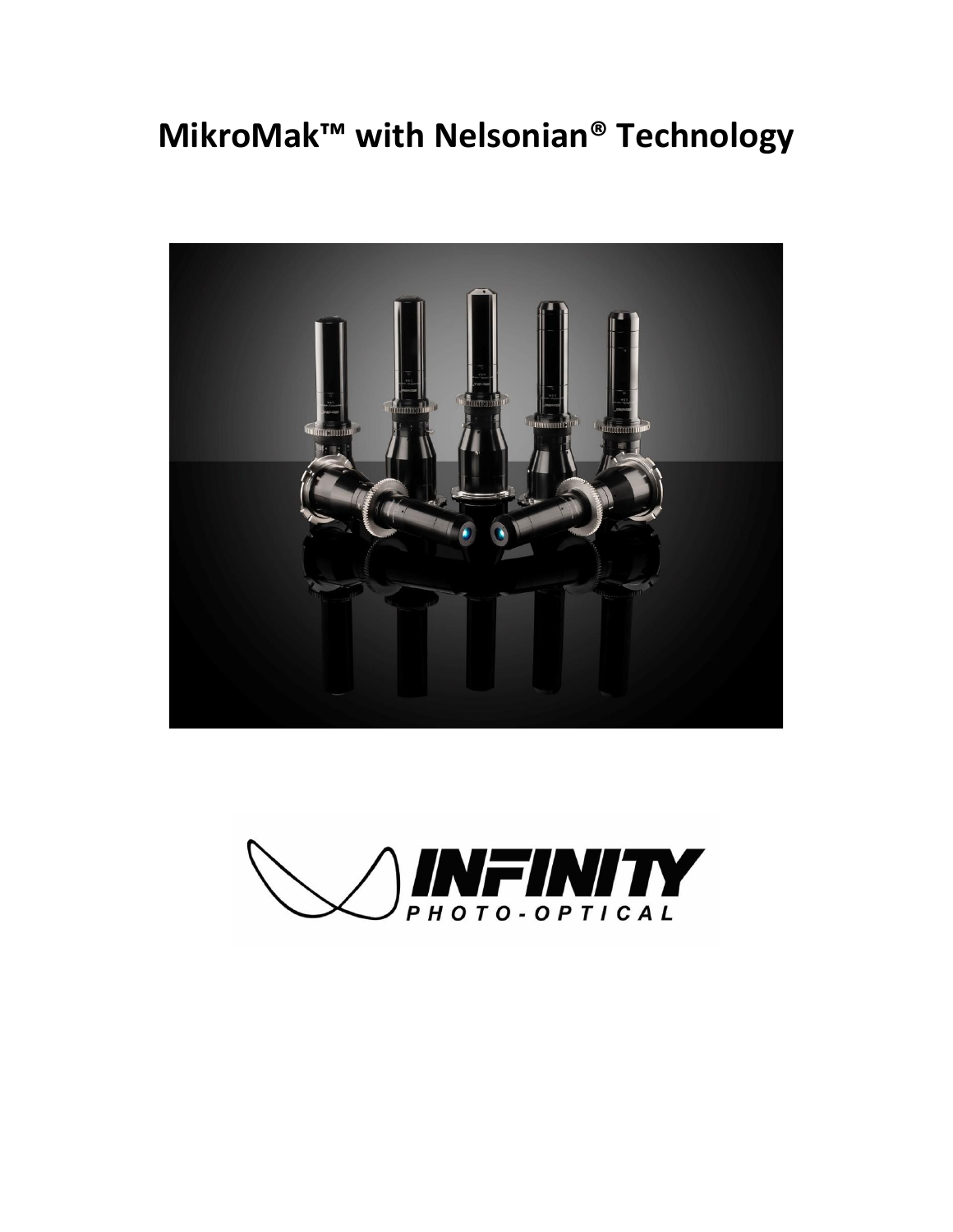## **MikroMak™**

## **Prime Probe Lenses**



(CINE version shown with 64T Follow Focus Gear 0.8mm Pitch (32TPI))

*Photo-Optical Company* • *Manufacturers of precision optical instruments.* 7108 S. Alton Way, Bldg. D, Centennial, CO 80112 • Tel: (303) 440-4544 • Fax: (303) 440-4144 • sales@infinity-usa.com • www.infinity-usa.com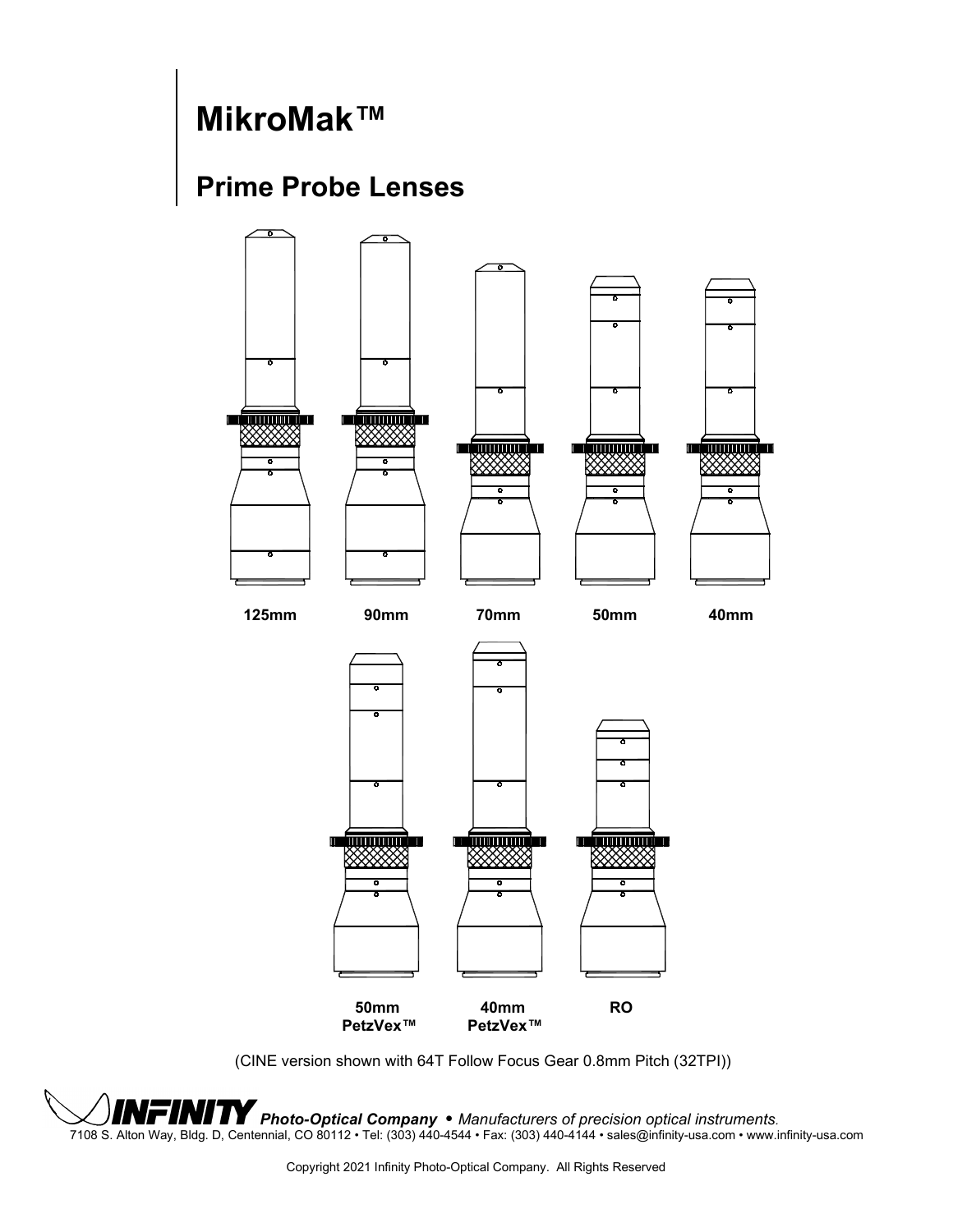

## **MikroMak™ Prime Probe Lenses Instructions for Use**

Thank you for choosing a MikroMak Prime Probe Lens. We have attempted to incorporate many of the characteristics of our multiply-award winning\* InfiniProbe TS-160 ROBUSTO into a simplified, easy to use and carry form. By using a MikroMak, you will attain very high performance and creative levels with almost total abandon or attention to any requirements other than minimally turning focus, exposure or adjusting illumination.

As its optical system is supplied as a sealed unit *setscrews are used for intended permanent construction and are not user removeable. Attempted entry will void the warranty*. (The sole *exception* to this is when the T16 rear tube is to be exchanged with a stereo microscope stand adapter. *Its* #2-56 setscrew can be loosened with an Allen wrench for such exchange). Consequently, your MikroMak is designed for virtually foolproof, trouble-free use.

**MikroMak Characteristics:** The MikroMak Prime Probe series all function on principles derived from microscope tech, termed Nelsonian™. Because of this, they all provide an *inverted image*—as all laboratory type microscopes do. This allows their optics to be as "pure" as possible (no additional or unnecessary elements introducing potential image degradation) and their outer dimensions accordingly compact. Most people who are using the MikroMak have had this experience from using laboratory microscopes and we are sure you are among them. But, even so, if the inverted image is desired to be erect instead, set your camera or accessory monitor to *rotate*.

All MikroMaks provide extreme depth of focus combined with high clarity and resolution (many equivalent in power and magnification to just below the 10x objective on laboratory microscopes) in compact, light weight configurations. One unique characteristic common to all (and equally *uncommon* with other lenses) is that they focus slightly *beyond* infinity and *closer* than shown engraved on their scales. This is deliberate in anticipation of future accessorization and does not indicate a defect in any way. Consequently, the engraved information should be read as the *approved* operating ranges.

The 125mm, 90mm and 70mm types all achieve high magnifications equal to the low power objectives on standard laboratory microscopes—and resolution typical of them as well.

The 50mm and 40mm MikroMaks achieve magnifications greater than 1.5x. There are *two kinds* of 50mm and 40mm MikroMaks. The first type is the Aspheric and the second is the PetzVex™.

The Aspherics provide edge to edge sharpness over full frame sensors. In addition, the 40mm accepts an accessory 25mm Field Extender that converts it effectively into a 25mm wide field lens.

The PetzVex types provide on center sharpness with the *deliberate* outer field falloff similar to the effects associated with the classic Petzval design from a new formula that does so. Consequently, outer field bokeh change. The PetzVex are designed specifically for use with full format sensors.

Regardless of type, the 50mm and 40mm are well-suited to high depth of field, forced perspective, tabletop, product and stand-off nature cinematography and can then extend to be specially used in macro.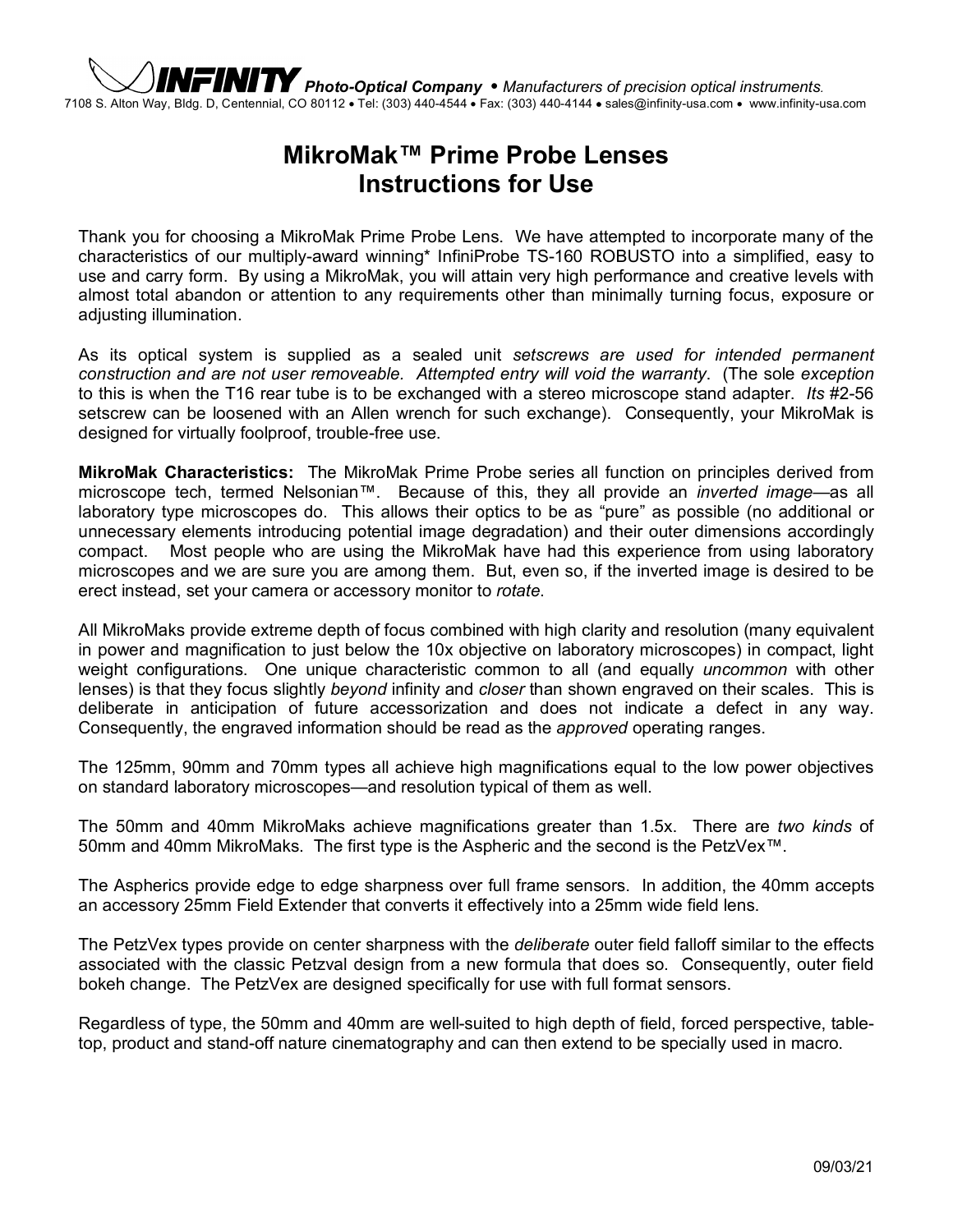**MikroMak/RO** is the "exception to the rule" in that it is the only member of the MikroMak series to be NON-Nelsonian<br>NON-Nelsonian L However Lalmost every MikroMak accessory and adapter can be used with However, almost every MikroMak accessory and adapter can be used with MikroMak/RO, so their instructions apply to it as well.

In use, MikroMak/RO operates more typically like traditional macro lenses—but with some unique features:

First, its full format internal focusing system automatically sets the best performance when focused at any chosen working distance. Its in-camera erect image means you simply point it and focus; there's nothing more to do. Especially so, if you set your camera to auto ISO. The image excellence is stunning.

Next, it converts from a 120mm lens to a 55 by adding the 55mm Front Attachment, making it effectively two lenses in one.

At its closest focus it yields 3.5x and can be used with the 55mm Front to 1x. Full technical data and magnification tables are attached.

**MikroMak in Use:** After mounting the T2 adapter for your specific brand or type of camera onto the rear threads (M42 x 0.75) of the MikroMak, position it in place as you would for any other lens used on it.

A focusing ring sets focus from infinity into the micro/macro range provided. Because once set to infinity almost everything up to a very close proximity is *automatically* in focus, *the markings on the scale are magnifications, not distance settings* (which are now virtually unnecessary). You can focus first and *then* look at what the magnification is, *or*, you can set a magnification and then *move* the entire setup until focus is obtained. The scale is marked in magnifications, *not* in meters or feet, since the focus at infinity is held to very close proximities. Thus, markings such as 0.5x or 3x, etc., reasonably denote the macro and micro enlargements *onto the sensor*.

Focusing the MikroMak is done *two ways*, depending on the subject and macro/micro "weighting," and may at first seem "counter-intuitive." However, once this characteristic is understood, operation becomes natural.

First, focus to infinity—or as far away as possible. *Do not focus any further unless you want to use* MikroMak *in close up ranges*. That is the *second* "weighting." Trying to focus after having set the MikroMak to infinity actually alters imagery adversely. Generally speaking, once focused to infinity, *stop*. Only use the focus control to go into the macro and micro magnification ranges.

**Illumination:** As the MikroMak is progressively focused, the angle of illumination—as with all optics that achieve such magnifications—becomes increasingly in need of intense, directed beaming. Diffuse lighting does not sufficiently "bite" into objects with sufficient angularity to resolve detail. LED or fiber optic light guides are well suited for the MikroMak—even those criticized for concentrating light as they are positioned closer. We have found that cube lights are ideal. They can be mounted on the probe of the MikroMak, used singularly or in tandem, be remotely controlled and, most importantly, concentrate its beam as the MikroMak is moved in ever closer. Provided that they share similar characteristics, other LED lights may prove equally suited.

By means of the *Universal Adapter*, ring lights for low power and other accessories can be mounted on the MikroMak. In addition, lights that are equipped with  $\frac{1}{4}$ -20 taps can be mounted on stands, fixtures or tripods near the MikroMak setup.